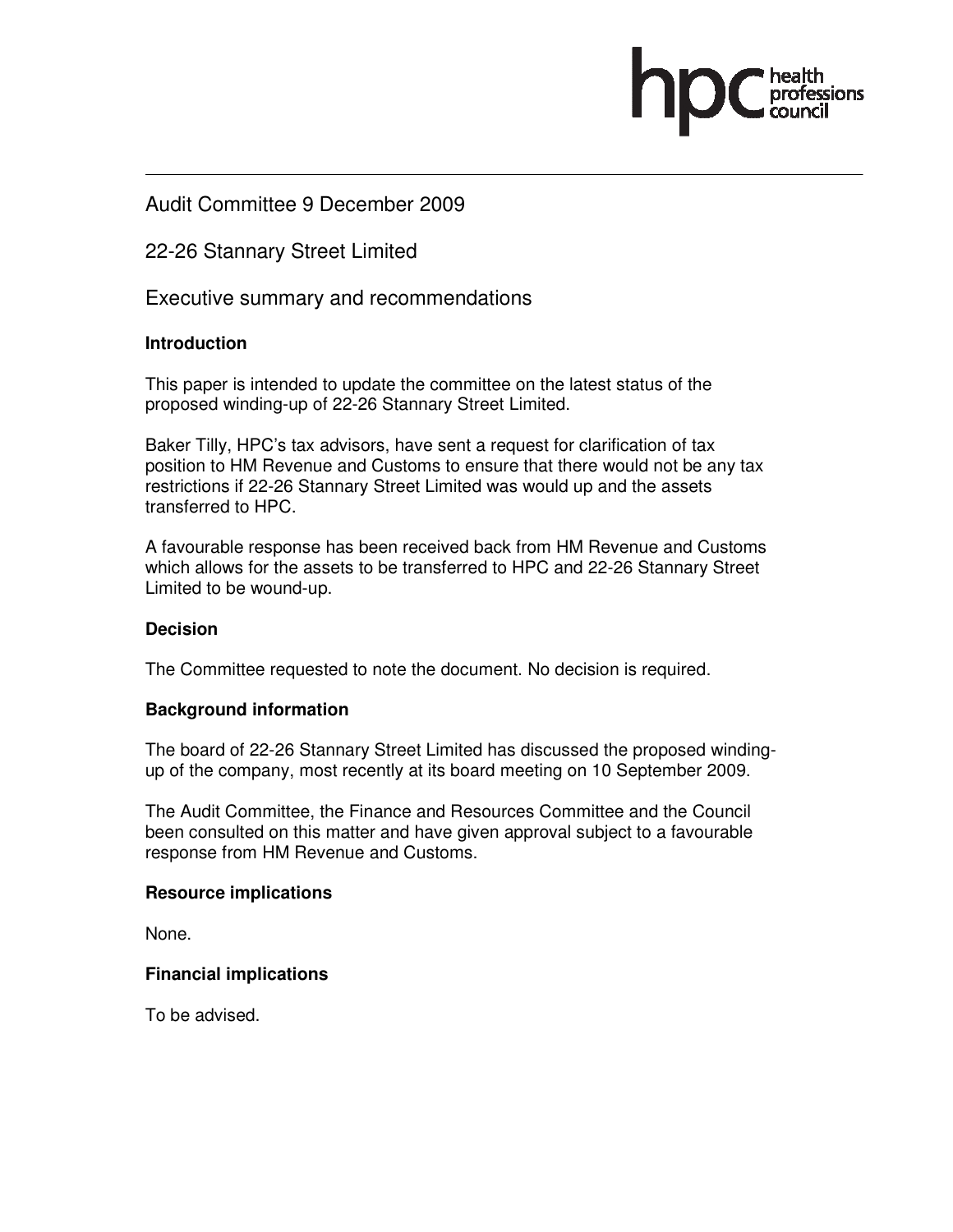### **Appendices**

Appendix One – Clarification letter to HM Revenue and Customs on tax position Appendix Two – Response letter from HM Revenue and Customs

#### **Date of paper**

28 November 2009.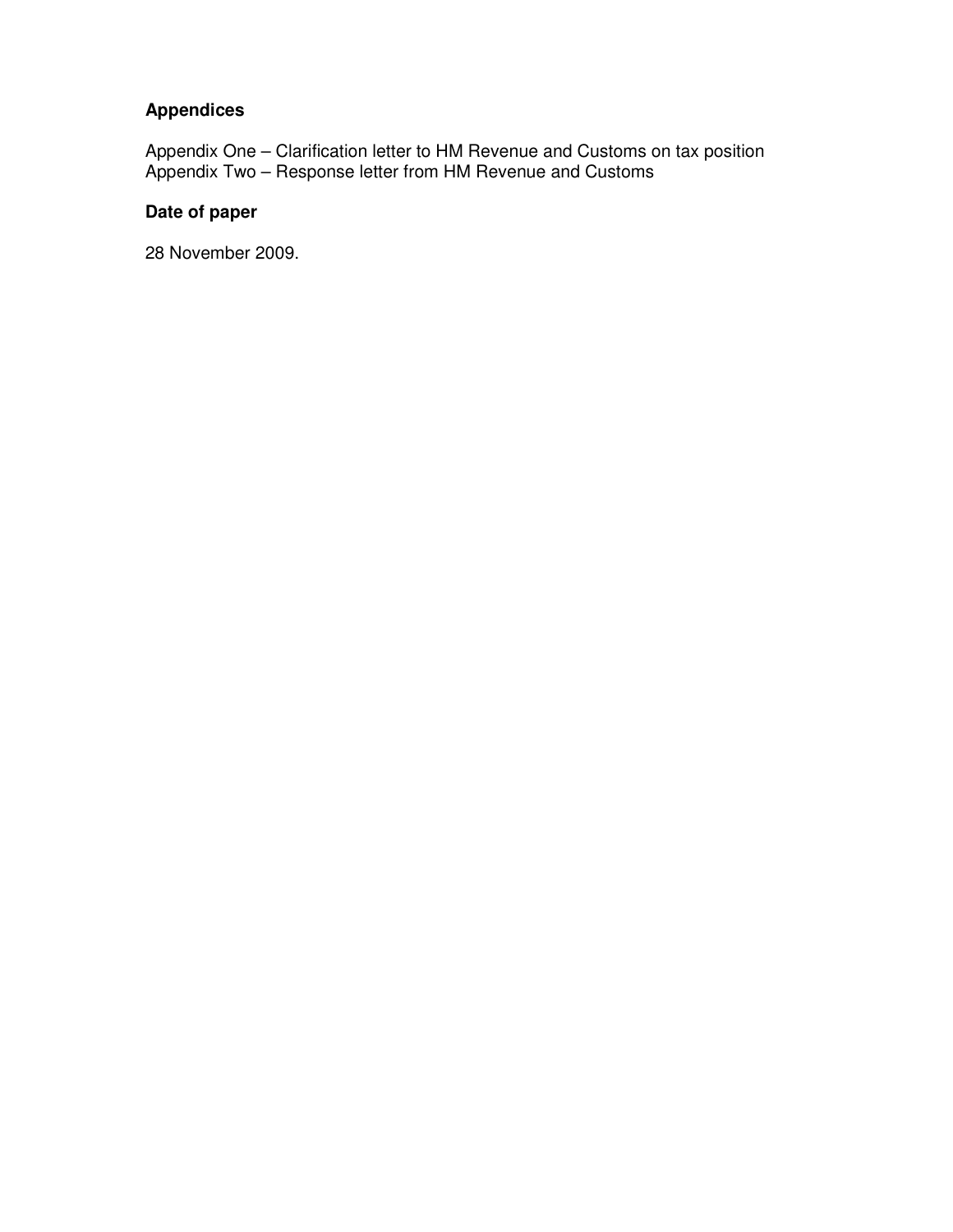Our ref: DB/DJS/DJC/246524/L01.08 Your ref: Corporate Tax Reference: 623 26164 07765

**Stamp Taxes Office** Birmingham Stamp Office 9th Floor **City Centre House** 30 Union Street Birmingham **B24AR** 

Dear Sirs

#### **Health Professions Council Request for Pre Transaction Ruling Stamp Duty Land Tax**

We writing on behalf of our above named client to obtain your clearance in respect of the proposed transaction set out below and the applicability of Stamp Duty Land Tax ("SDLT") relief to the transaction.

#### **Background**

Health Professions Council is a body corporate established under the Health Professions Order 2001 (Statutory Instrument 2002 No. 254). It is referred to in this Order and hereafter in this letter as "the Council". The principal functions of the Council as set out in the Order, are to establish standards of education, training and conduct and performance for members of relevant health professions and to ensure the maintenance of those standards. The main objective of the Council in exercising its functions is to safeguard the health and well-being of persons using or needing the services of it registrants.

The corporation tax affairs of the Council are dealt with by your colleagues in Central London Area, Euston Tower. The Council is only subject to corporation tax in respect of its investment income.

The Council has one subsidiary company 22/26 Stannary Street Limited ("SSL"), company tax reference: 623 43690 16269.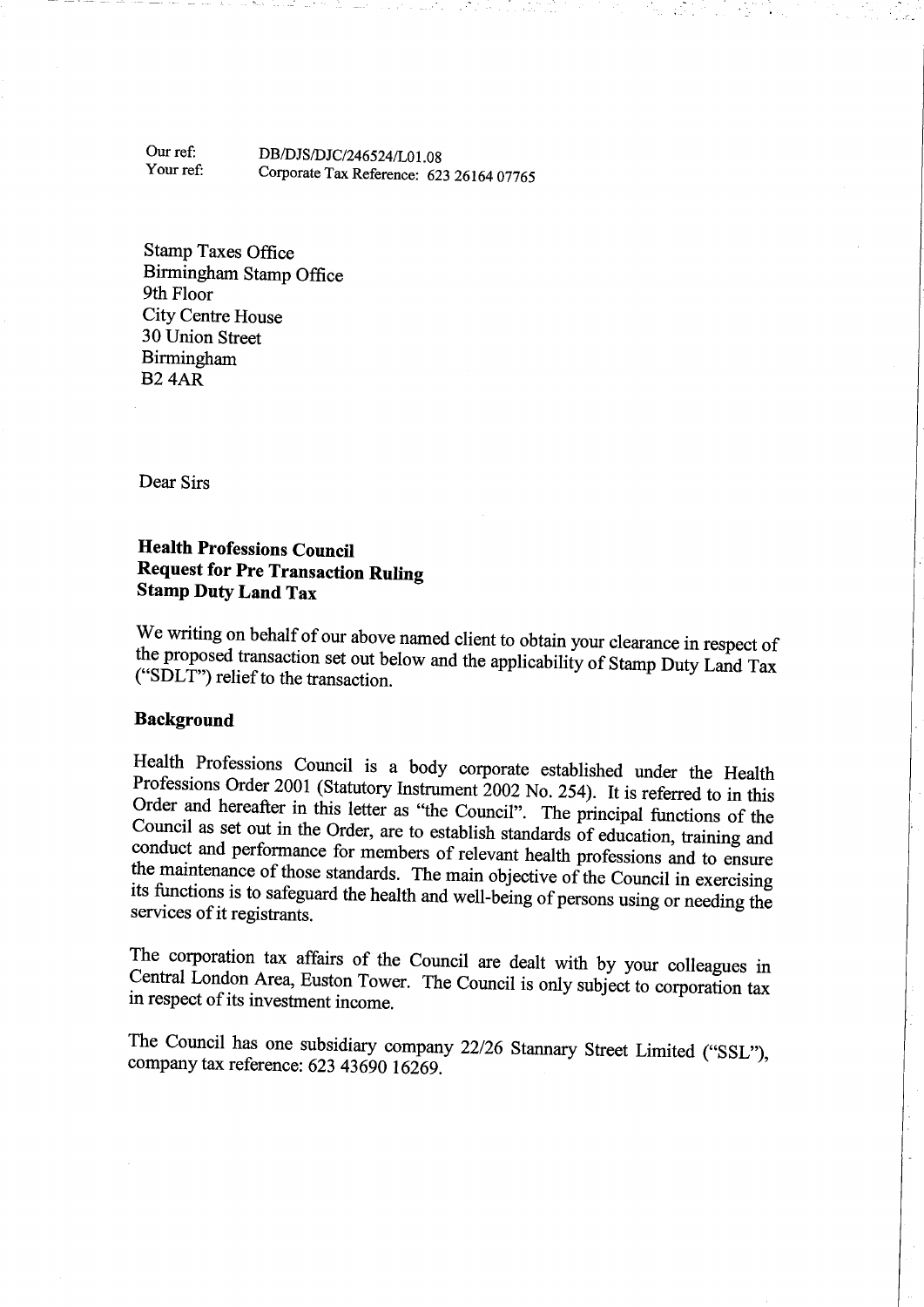#### **Health Professions Council Request for Pre Transaction Ruling**

The Council holds 100% of the issued share capital of SSL. The Council acquired its shareholding in SSL in 2005, in order to acquire the property owned by SSL. The 22/26 Stannary Street property adjoins the Council's existing premises. The structure of the acquisition at the time was that the Council acquired the shares in SSL rather than acquiring the property itself as the vendor, an unconnected person, was not prepared to sell the property separately.

Since 2005 the Council has undertaken a significant refurbishment of the 22/26 Stannary Street premises and it is now linked with the Council's existing premises to form the larger site needed for the Council's activities. It houses the Council's new Council chamber and additional office and meeting room space.

The principal activity of SSL has been to provide office accommodation and meeting rooms to HPC for which a rent is charged. The corporation tax affairs of SSL are also dealt with by your colleagues in Central London Area, Euston Tower. SSL is subject to tax on all its activities.

## The Proposed Transaction and the SDLT Implications

Having the property in a separate company means an additional ongoing administrative burden for the Council and there is no need to hold the property in a separate company. The Council now wish to transfer the 22/26 Stannary Street property into the Council via an inter-group transfer and subsequently wind up SSL.

The Council, being a body corporate, and SSL, being a 100% subsidiary, form a group for the purposes of the group relief provisions in FA 2003 Schedule 7 Part 1 Paragraph 1. Group relief would apply on the transfer of the property so that no SDLT would arise.

Following the transfer of the property, the Council wishes to wind up SSL and have it struck off from the Registrar of Companies as there would be no good commercial reason to continue to file accounts / returns for a dormant entity. This would result in the group formed by the Council and SSL ceasing to exist.

We do not believe that there should be any withdrawal of the group relief as under FA 2003 Schedule 7 Part 1 Paragraph 4 Sub-Paragraph 4, group relief is not withdrawn in the case "where the purchaser ceases to be a member of the same group as the vendor by reason of anything done for the purposes of, or in the course of, winding up the vendor".

However as a result of the winding up / striking off of the vendor, the Council would also no longer be a member of the group as it has no other subsidiaries.

If necessary, the Council would consider delaying the striking off of SSL, keeping it as a dormant subsidiary for a period of 3 years or longer following the property transfer so as to not trigger a withdrawal of group relief.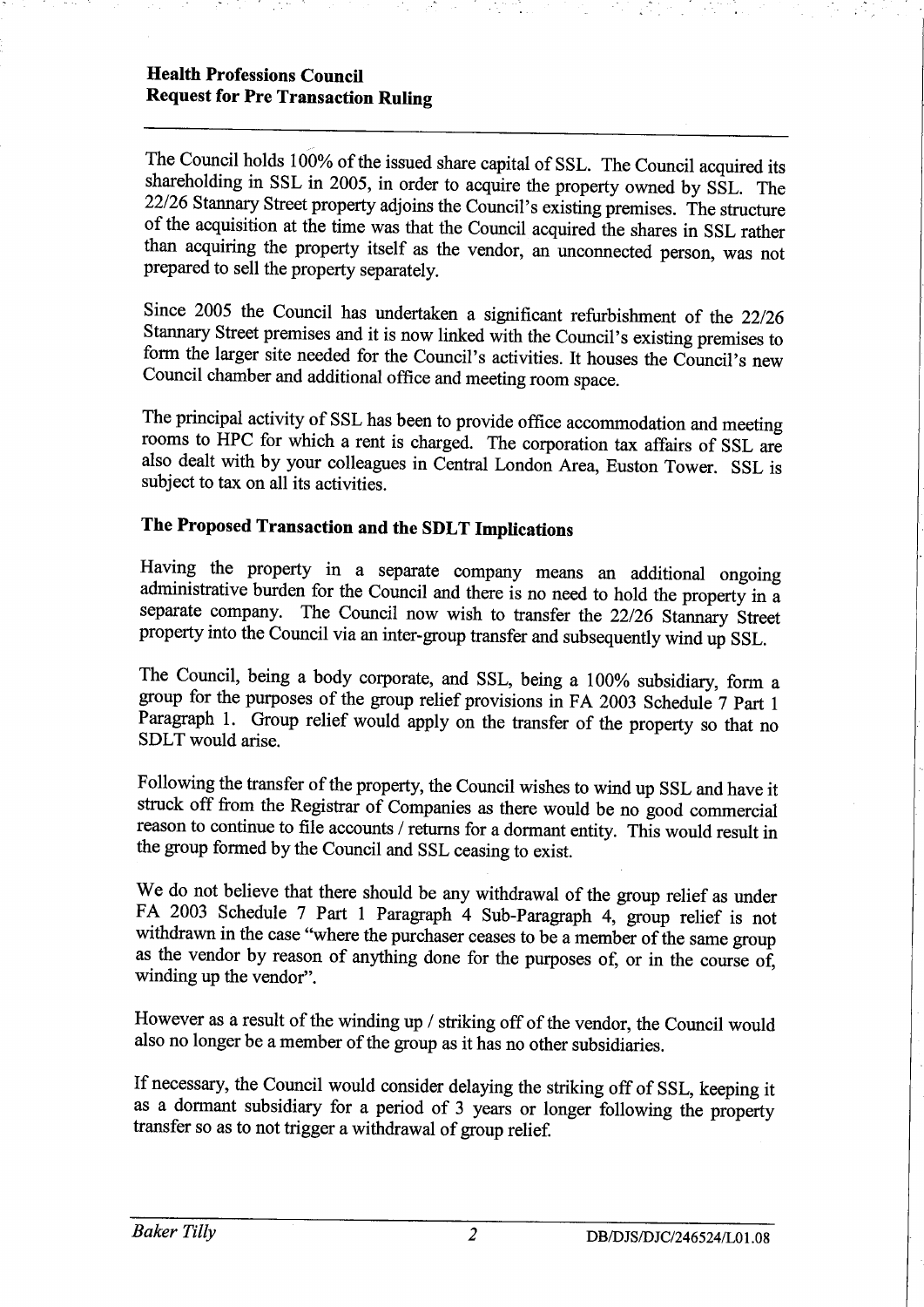#### **Clearance Requested**

We would be grateful if you could confirm that in the above circumstance that there would not be a withdrawal of the group relief on the winding up of SSL within a three year window from the transfer of the property.

Please do not hesitate to contact Deborah McWilliams (Direct Dial 020 7061 1226) at our Kingsway offices should you required any further information.

Yours faithfully

#### **Baker Tilly Tax and Accounting Limited**